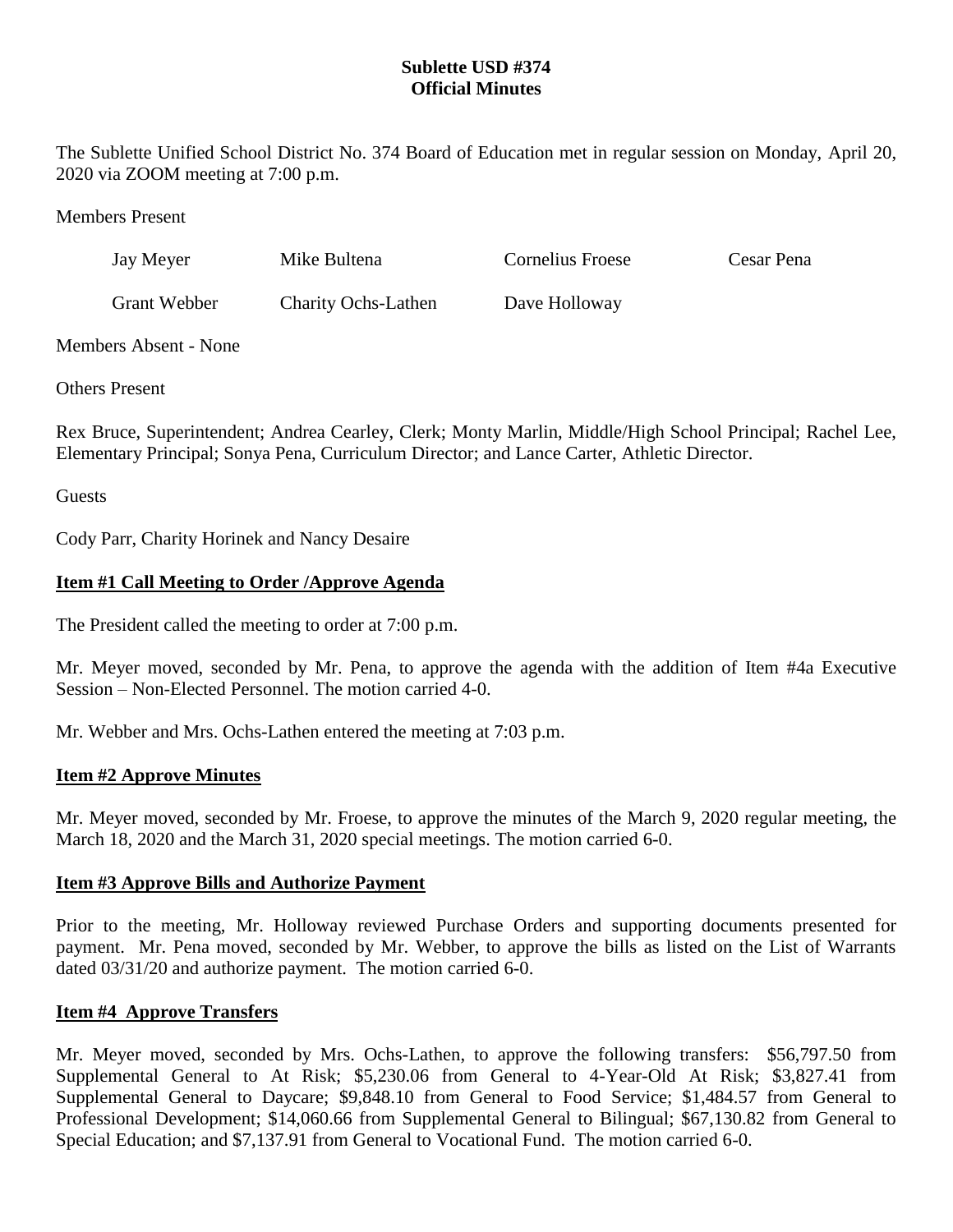Board Minutes Page 2 April 20, 2020

# **PUBLIC FORUM**

There was no public forum.

Mr. Holloway entered the meeting at 7:07 p.m.

## **Reports**

#### Curriculum

Mrs. Pena reported that the KESA Accreditation visit was last Thursday, and the meeting went very good! The team was complimentary of our SAC meetings; middle school intervention; Fast Bridge; Individual Plans of Study; 95% ESL endorsements; Pathways growth; and yearly reaching out to our parents and students through surveys and other communication. She also announced that we had received an ONEOK Grant which Will Johnson and Ashley Winger had worked on to benefit the CTE Pathways.

#### **Principals**

Mrs. Lee reported that their elementary Continuous Learning Plan is going better after the first week. The Grab & Go lunches are continuing to serve high numbers with 217 lunches served today. They are using paras to help pass out the lunches. The food service directors, Marissa Hafen and Lizzy Ochoa, have decided to change the daily lunch distribution to Mondays and Wednesdays and Fridays will be pick up days for the Weekend Back Pack program.

Mr. Marlin reported that after two weeks into the Continuous Learning, he feels the staff and students are adjusting and getting a handle on things. He and Mr. Bruce have talked about possible graduation plans, but will hold off making any ceremony plans during these uncertain times.

#### Activities Director

Mr. Carter reported that the middle/high school student sports lockers have been cleaned out. He is in the process of collecting baseball and track uniforms which were passed out prior to the school closure. He has received questions regarding summer weights and next fall's football program, but unfortunately we don't have the answers to those questions at this time.

#### SWPRSC/HPEC

Mr. Meyer reported on the SWPRSC Board meeting and said they have decided not to hire an assistant director for now. Mr. Bultena was not able to attend the HPEC meeting.

#### Superintendent:

Mr. Bruce reported our waiver was approved for the Continuous Learning Plan. He has been working on E-rate (phone/internet reimbursement) and will be able to get more band width for our internet service. He announced we would be receiving about \$55,000 in federal COVID-19 stimulus funding and possibly more money for special education also. He plans to begin working on the 2020-2021 school calendar.